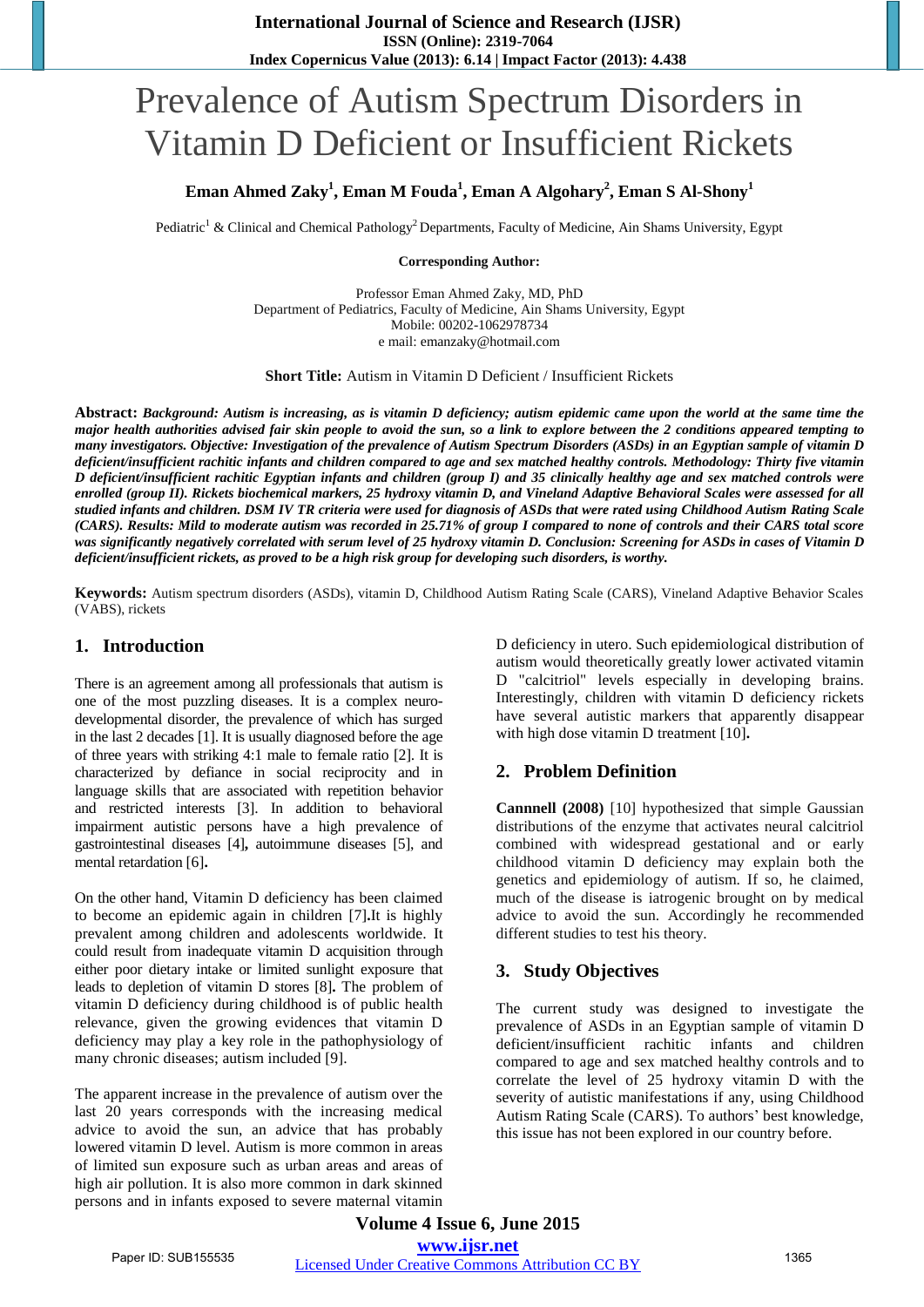# **4. Study Design and Research Methodology**

The current cross sectional study was carried out in accordance to the code of ethics of the **World Medical Association (Declaration of Helsinki, 1989)** [11] for experiments involving humans. Written informed consent of legal caregivers of enrolled infants and children was taken and the study protocol was approved by Ain Shams Faculty of Medicine Ethical Committee.

# **Participants:**

Seventy Egyptian infants and children aged between 1-3 years of both sexes, whose caregivers agreed to participate in the study after explaining its objective to them, were enrolled. They were consecutively recruited from infants and children attending the Outpatient Clinic, Children"s Hospital, Ain Shams University. They were classified into the following groups:

## **Group I (Vitamin D deficient/insufficient rachitic infants & children):**

It included 35 untreated clinically and radiologically diagnosed active rachitic infants and children. They were 17 males (48.60%) and 18 females (51.40%) with a male to female ratio of 0.94:1. Their mean age was  $2.13\pm0.67$ years. Those who had any concomitant acute or chronic physical illness or handicap, those with radiological evidence of healing or healed rickets, those who have been proven to have adequate level of 25 hydroxy vitamin D, and those who have taken any form of therapeutic doses of vitamin D prior to the study were excluded.

# **Group II (controls):**

It included 35 healthy infants and children; consecutively recruited from infants and children attending the Outpatient Clinic, Children"s Hospital, Ain Shams University for growth monitoring or regular check-up .Their mean age was 2.02±0.75 years; 18 were males (51.40%) and 17 were females (48.60%).

# **Procedure:**

All enrolled infants and children were subjected to the following:

**1-Thorough clinical history taking** laying stress on dietetic history: type of feeding (breast fed with no vitamin D supplementation, breast fed with vitamin D supplementation, mixed bottle and breast feeding, or bottle only ,age of weaning, type of food introduced with weaning), history of vitamin supplementation (type of vitamin, time of supplementation, dose, duration of supplementation) and history of calcium and vitamin D supplementation to the mother during pregnancy, history of sunlight exposure (UVR) and its duration, dressing habits, and detailed developmental history [12].

**2-Full Clinical Examination** with special emphasis on rachitic manifestations (bone tenderness, [dental](http://en.wikipedia.org/wiki/Tooth) eruption time and problems, [muscle](http://en.wikipedia.org/wiki/Muscle) weakness [\(rickety myopathy\)](http://en.wikipedia.org/w/index.php?title=Rickety_myopathy&action=edit&redlink=1), increased tendency for [fractures](http://en.wikipedia.org/wiki/Fracture) (easily broken bones), especially [greenstick fractures,](http://en.wikipedia.org/wiki/Greenstick_fracture) skeletal deformities (bowed legs; [genu varum,](http://en.wikipedia.org/wiki/Genu_varum) knock-knees; [genu valgum\)](http://en.wikipedia.org/wiki/Genu_valgum) or "windswept knees", cranial deformity (such as [skull](http://en.wikipedia.org/wiki/Skull_bossing)  [bossing](http://en.wikipedia.org/wiki/Skull_bossing) or delayed fontanel closure), pelvic deformity, spinal deformity (such as [kypho-scoliosis](http://en.wikipedia.org/wiki/Kyphoscoliosis) or lumbar [lordosis\)](http://en.wikipedia.org/wiki/Lordosis), [costochondral](http://en.wikipedia.org/wiki/Costochondral_joint) swelling ["rachitic rosary"](http://en.wikipedia.org/wiki/Rachitic_rosary), double malleoli sign (Marfan;s sign) due to metaphyseal hyperplasia, and widening of wrist joint due to metaphyseal cartilage hyperplasia [13]. All body systems examination was also carried out to exclude any concomitant acute or chronic physical illness or handicap.

**3. DSM IV TR (2000)** diagnostic criteria for ASDs were used to settle the diagnosis of these disorders [14, 15].

## **4. Psychometric Assessment:**

- **An Arabic Validated Version of CARS (Childhood Autism Rating Scale)** was used for both identification and rating of autism [16]. This test can be used to determine the severity of autistic symptomatology and can thus be useful in its periodic monitoring**.** CARS test consists of 15 items, each rated on a 4-point scale (may be extended to 7 points by insertion of intermediate points). The child may be rated between two descriptions by using rating of 1.5, 2.5 or 3.5. The items of CARS include relation to people, imitation, emotional response, body use, object use, adaptation to change visual response, listening response, taste, smell and touch response and use, fear or nervousness, verbal communication, non verbal communication, activity level, level and consistency of intellectual response, and general impressions. The total score of the test can range from 15 to 60 points according to severity of autism. The score can be categorized into: non-autistic (15-29 points) as grade 0, mild to moderately autistic (30-36 points) as grade 1 and severely autistic (37-60 points) as grade 2 [17, 18].
- **Vineland Adaptive Behavioral Scales (VABS);** an Arabic validated version of which was used in assessment of enrolled infants and children as it forms an aid in diagnosing and classifying intellectual disability and other disorders such as autism, Asperger syndrome, and developmental delays [19]. It is a diagnostic tool that helps measuring the capabilities of both children and adults in dealing with everyday life. Its content and scales are organized within a 3 domains structure: communication, daily living, and socialization. It offers also, a motor skills' domain and an optional maladaptive behavior index. VABS composite-standard scores have a mean of 100 and a SD of 15 and its sub domains" have means of 15 with SD of 3[20, 21].

#### **5. Biological Markers of Rickets:**

**Blood Samples:** A venous blood sample was drained from enrolled infants and children under complete aseptic conditions and was allowed to clot for 30 minutes before centrifugation for 10 minutes at approximately 3000 g, serum was removed and assayed to measure: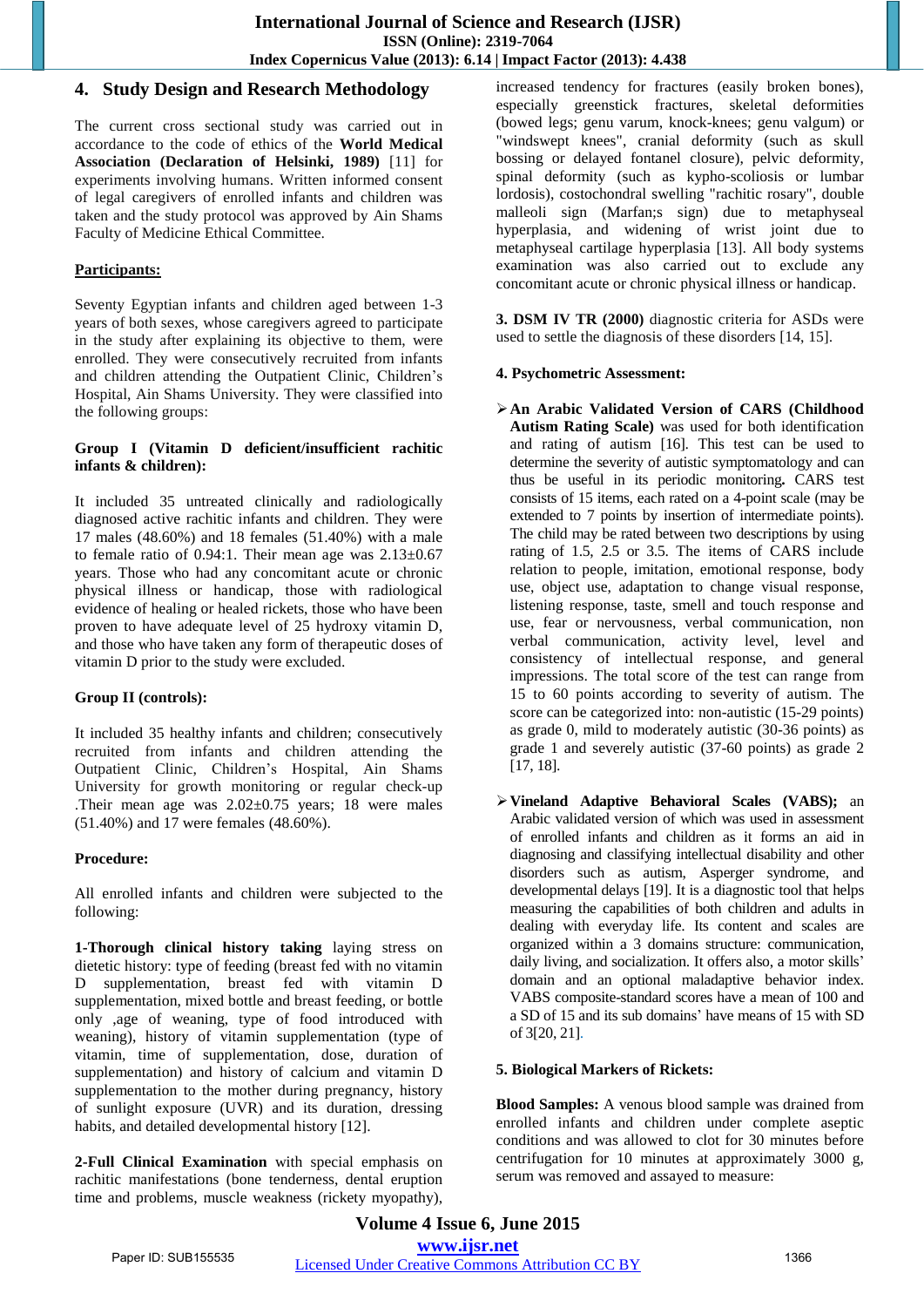- 25-hydroxy vitamin D concentrations using ELISA technique utilizing Glory Science CO, Ltd 25-OH-VD ELISA Kit. The stop solution changes the color from blue to yellow and the intensity of the color is measured at 450 nm using a spectrophotometer. In order to measure the concentration of 25-OH-VD in the sample, the used kit included a set of calibration standards. The calibration standards were assayed at the same time as the samples and allowed the operator to produce a standard curve of optical density versus 25-OH-VD concentration, the concentration of which was then determined by comparing the optical density of the studied samples to the standard curve. The half life of 25 OH vitamin D is 2-3 weeks that is much longer than that of its metabolite  $1,25$  (OH)<sub>2</sub> vitamin D which is 4 hours. Accordingly 25OH vitamin D is considered a much better indicator of vitamin D stores and thus it has been chosen for our research. 25-OH-VD levels ≤27.5nmol/L were considered deficient, 28 to 50nmol/L were considered insufficient, and >50nmol/L were considered sufficient [22, 23]**.**
- Total serum calcium (normal levels range from 9-10.5 mg/dl), total serum phosphorus (normal levels range from 4.5-5.5 mg/dl), and total serum alkaline phosphatase (normal levels range from 35 - 462 IU/L) [24].

#### **6. Radiological Diagnosis**

Plain X-ray of ends of long bones were done for enrolled rachitic cases to insure that all enrolled rachitic infants and children had radiological signs of active rickets (generalized osteopenia, metaphyseal widening , cupping, and fraying due to exaggerated normal concavity and irregular calcification [25].

#### **Data Analysis:**

Analysis of the obtained data was done by IBM computer using **SPSS (statistical program for social science version 16)** [26] as follows: description of quantitative variables as means, SDs, and ranges and description of qualitative variables as numbers and percentages. Chisquare test was used to compare qualitative variables between studied groups. Unpaired t-test was used to compare quantitative variables. Spearman Correlation coefficient "r" test was used to rank quantitative variables versus each other positively or inversely. At the study sample, the calculated study power was 0.80. Results were considered statistically insignificant at p>0.05, significant at  $p<0.05$ , and highly significant at  $p<0.01$ .

# **5. Results**

Analysis of the obtained data showed statistically non significant differences between studied rachitic cases and controls as regards age at time of being enrolled in the study, age at onset of weaning, and frequency distribution of sex, different types of milk feeding (breast fed, formula fed, mixed), style of weaning (adequate or inadequate vitamin D supplementation), and adequacy of maternal intake of vitamin D and calcium  $(p>0.05$  of all). On the other hand, the habit of completely covering babies with subsequent poor sunlight exposure was significantly more encountered among rachitic cases  $(19 \text{ cases} = 54.29\%)$ compared to controls  $(5 \text{ controls} = 14.28\%)$ ;  $p<0.01$ .

Among studied cases, Marfan's sign was the most frequently recorded rachitic manifestation (25 cases  $=71.43\%$ ), followed by leg bowing (17cases = 48.57%), delayed dentition (14 cases=40%), and delayed motor milestones (8 cases=22.86%). Recurrent respiratory tract infections was the commonest complication reported in enrolled cases  $(13 \text{ cases} = 37.14\%)$  followed by recurrent diarrhea (8 cases  $= 22.86\%$ ).

Using DSM IV TR diagnostic criteria, ASDs were diagnosed in 9 rachitic cases ( 25.71%) who were rated as having mild to moderate autism according to total CARS score compared to none of controls; p<0.01 **(Fig 1).** Meanwhile, the mean total CARS score of studied rachitic cases (group I mean =  $32.79 \pm 2.12$ ) was significantly higher than that of controls (group II mean =  $20.77\pm2.77$ ); p< 0.001, **Table (1)**. On the other hand, the total VABS score was significantly lower in studied rachitic cases (group I mean  $= 81.2 \pm 15.3$ ) compared to controls (group II mean = 95.1±14.2); p< 0.05, **Table (1)**. Also, rachitic autistic cases had significantly lower mean communication VABS scale score compared to controls  $(p<0.001)$  and lower mean social VABS scale score compared to both controls and rachitic non autistic cases  $(p<0.01)$  for both; **Table (2).** 

Studied rachitic cases had statistically significant reduction of mean values of serum phosphorus and calcium and significant rise of serum alkaline phosphatase compared to controls  $(p<0.05, <0.001,$  and  $<0.001$  respectively). Meanwhile, they had significantly lower mean value of 25 (OH) vitamin D compared to controls; (p<0.001); **Table (1).** As regards vitamin D status distribution, 25 (OH) vitamin D was found to be insufficient in 45.71% and deficient in 54.29% of studied rachitic cases compared to none of controls; p<0.01 for both; **Fig (2).** On the other hand, deficient and insufficient 25(OH) vitamin D level were recorded in 55.56%, 44.44% of autistic rachitic cases respectively compared to 34.62%, 65.38% of non autistic ones respectively; **Fig (3).** 

In studied rachitic cases, 25 (OH) vitamin D was significantly negatively correlated with age, serum alkaline phosphatase, and total CARS score meaning that the lower the 25 (OH) vitamin D , the older the child, the higher the alkaline phosphatase, and the higher the total CARS score i.e. the severer the autistic manifestations; **Table (3)** & **Fig**   $(4,5)$  ( $p<0.05$  for all). On the other hand, studied cases showed statistically insignificant association between both 25(OH) vitamin D level and total CARS scores with adequacy of maternal intake of vitamin D and calcium ; p>0.05 for both**.** Also, their total CARS score showed statistically insignificant association with the type of infant milk feeding and style of weaning; p>0.05 for both.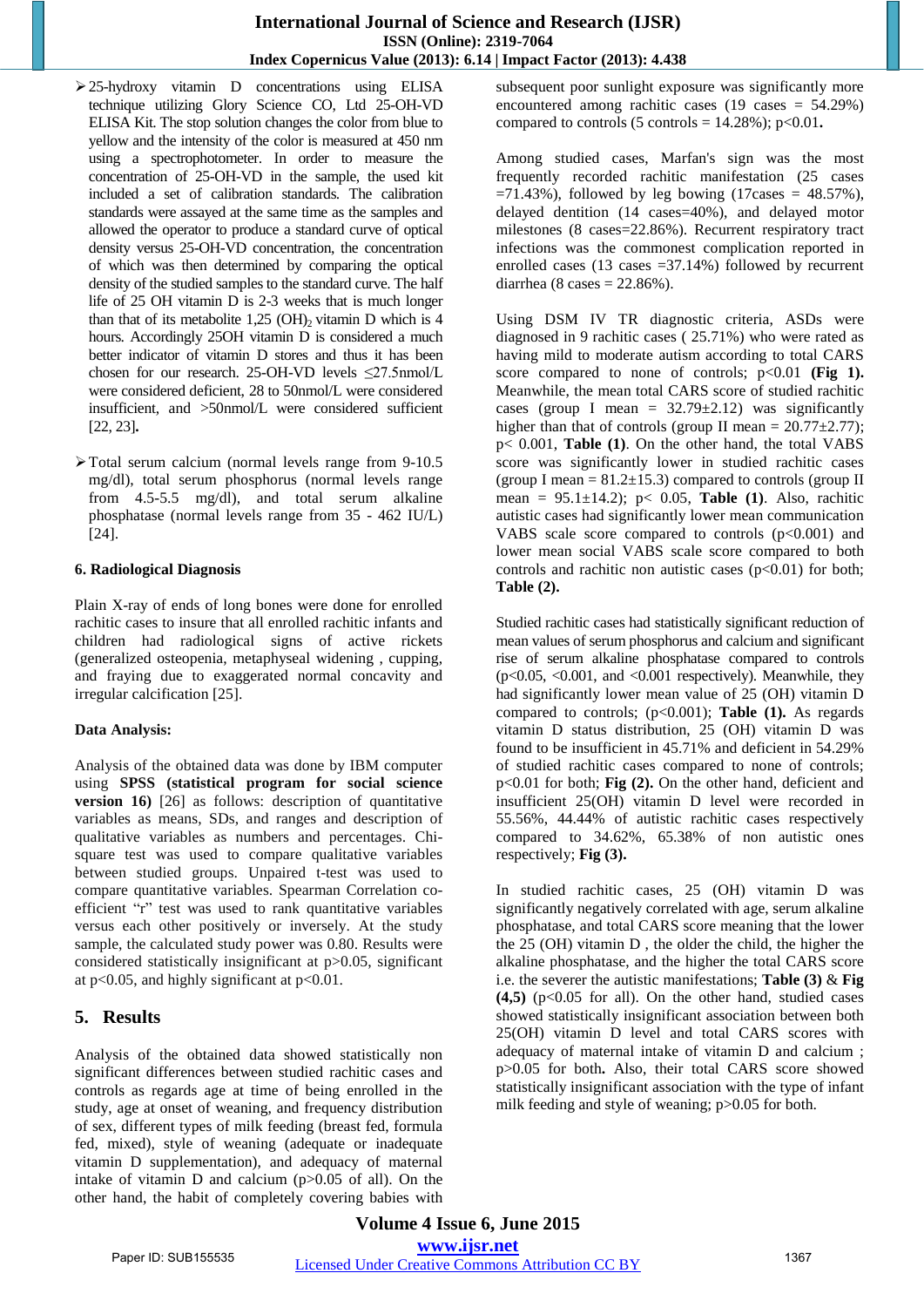## **International Journal of Science and Research (IJSR) ISSN (Online): 2319-7064 Index Copernicus Value (2013): 6.14 | Impact Factor (2013): 4.438**

**Table 1:** Statistical comparison between enrolled groups as regards the mean values of the studied psychometric and biological variables:

| Group                                   | <b>Group I</b><br><b>Rachitic cases</b><br>$(No = 35)$ |             | <b>Group II</b><br><b>Controls</b><br>$(No = 35)$ |             | P       | <b>Sig</b> |
|-----------------------------------------|--------------------------------------------------------|-------------|---------------------------------------------------|-------------|---------|------------|
| <b>Variables</b>                        | <b>Mean</b>                                            | $\pm SD$    | Mean                                              | $\pm SD$    |         |            |
| <b>Total CARS</b> score                 | 32.79                                                  | $\pm 2.12$  | 20.77                                             | $\pm 2.77$  | < 0.001 | <b>HS</b>  |
| <b>Total VABS</b><br>score              | 81.2                                                   | $\pm 15.3$  | 95.1                                              | $\pm 14.2$  | < 0.05  | S          |
| Serum calcium<br>in $mg/dl$             | 7.91                                                   | $\pm 0.76$  | 9.55                                              | $\pm 0.66$  | < 0.001 | <b>HS</b>  |
| Serum phosphorous<br>in $mg/dl$         | 2.81                                                   | $\pm 0.54$  | 4.67                                              | $\pm 2.53$  | < 0.05  | S          |
| Serum alkaline phosphatase<br>in $IU/L$ | 708.17                                                 | ±187.54     | 73.23                                             | $\pm 15.81$ | < 0.001 | <b>HS</b>  |
| $25$ (OH) vitamin D in nmol/L           | 32.60                                                  | $\pm 11.18$ | 75.20                                             | $\pm 18.54$ | < 0.001 | <b>HS</b>  |

 $t =$  unpaired t-test was used for statistical comparison

CARS = Childhood Autism Rating Scale, VABS = Vineland Adaptive Behavior Scales

 $P < 0.05$  = statistically significant,  $p < 0.01$  = statistically highly significant

**Table 2:** Statistical comparison between enrolled groups and subgroups as regards the mean values of VABS domains scores:

| Group                            | <b>Rachitic Non Autistic Cases</b><br><b>Rachitic Autistic Cases</b><br>$(No = 9)$<br>$(No = 26)$ |            |                                                 | <b>Controls</b><br>$(No = 35)$ |                                                     |              |
|----------------------------------|---------------------------------------------------------------------------------------------------|------------|-------------------------------------------------|--------------------------------|-----------------------------------------------------|--------------|
| <b>Variables</b>                 | Mean                                                                                              | $\pm SD$   | <b>Mean</b>                                     | $\pm SD$                       | <b>Mean</b>                                         | $\pm SD$     |
| <b>Communication scale score</b> | 11.65                                                                                             | $\pm 0.32$ | 14.7                                            | ±1.9                           | 15.1                                                | ±1.3         |
| Social scale<br>score            | 12.1                                                                                              | $\pm 0.70$ | 14.5                                            | ±0.1.7                         | 14.8                                                | $\pm 2.0$    |
| <b>Motor</b> scale<br>score      | 10.21                                                                                             | $\pm 0.55$ | 13.8                                            | ±0.50                          | 14.9                                                | ±2.8         |
| Statistical analysis             | <b>Rachitic autistics</b><br><b>Versus</b><br>Rachitic non autistic                               |            | Rachitic autistics<br><b>Versus</b><br>Controls |                                | Rachitic non autistics<br><b>Versus</b><br>Controls |              |
| t/p                              |                                                                                                   | p          | $\ddagger$                                      | $\mathbf{D}$                   |                                                     | $\mathbf{D}$ |
| Communication scale              | 7.87                                                                                              | >0.05      | 14.12                                           | $< 0.001*$                     | 0.93                                                | >0.05        |
| Social scale                     | 5.89                                                                                              | $< 0.01*$  | 6.57                                            | $< 0.01*$                      | 0.62                                                | >0.05        |
| Motor scale                      | 17.26                                                                                             | >0.05      | 9.24                                            | >0.05                          | 2.28                                                | >0.05        |

 $t =$  unpaired t-test was used for statistical comparison

VABS = Vineland Adaptive Behavior Scales

P $>0.05$  = statistically non significant, p $<0.01$ <sup>\*</sup> = statistically highly significant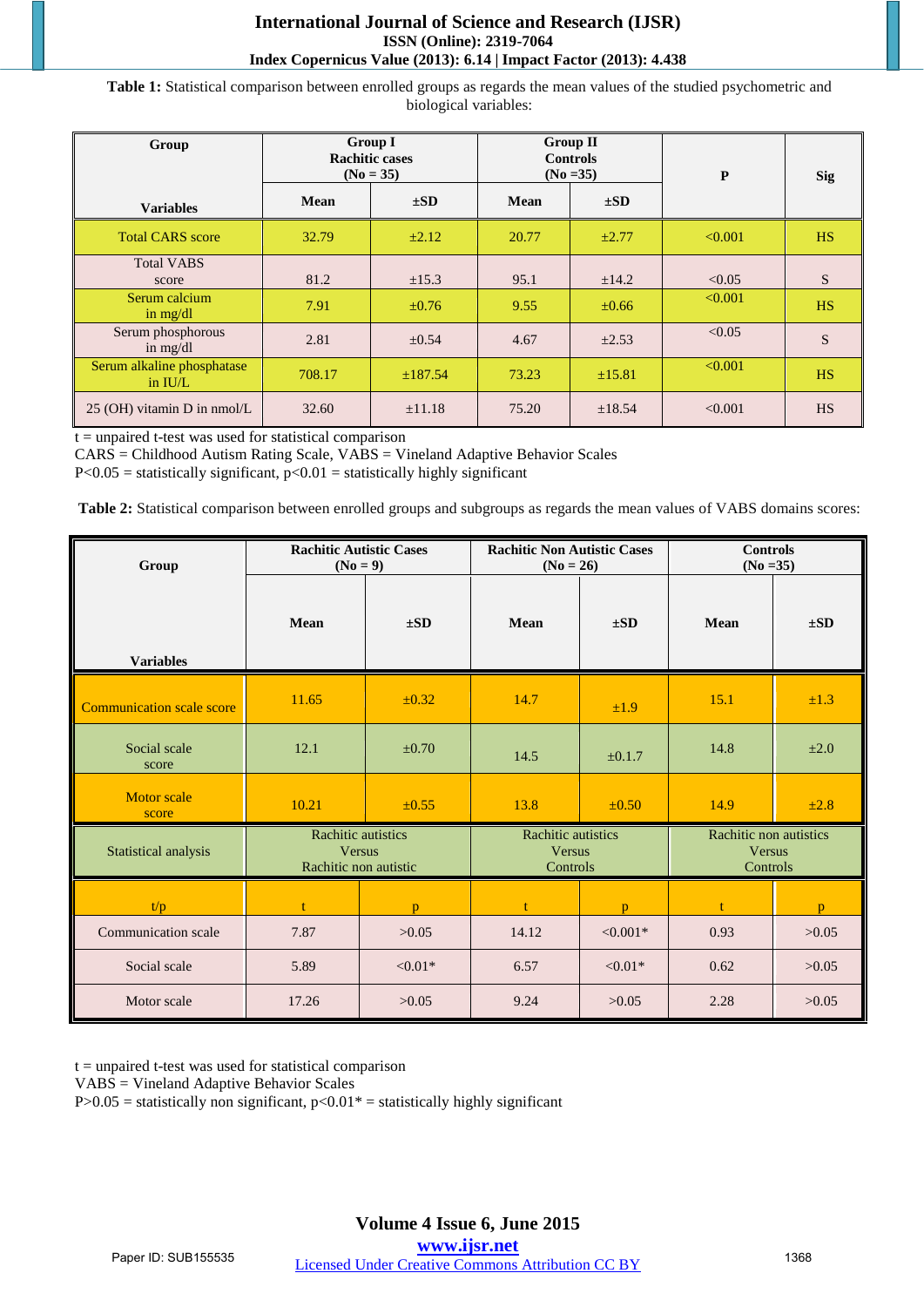**Table 3:** Correlation between measured 25 (OH) vitamin D & total CARS score with other studied psychometric and biological variables in studied rachitic cases:

| and profession variables in stadied racintic cases. |                                     |          |           |  |
|-----------------------------------------------------|-------------------------------------|----------|-----------|--|
|                                                     | <b>Variable</b>                     | r        | p-value   |  |
| 25 (OH)<br>vitamin D                                | Age(years)                          | $-0.381$ | $< 0.05*$ |  |
|                                                     | Serum calcium (mg/dl)               | 0.231    | >0.05     |  |
|                                                     | Serum ph $(mg/dl)$                  | 0.062    | >0.05     |  |
|                                                     | Serum Alk.ph(IU/L)                  | $-0.400$ | $< 0.05*$ |  |
|                                                     | <b>Total VABS</b> score             | 0.260    | >0.05     |  |
|                                                     | <b>Total CARS score</b>             | $-0.338$ | $< 0.05*$ |  |
| <b>Total</b><br><b>CARS</b><br>score                | Age(years)                          | $-0.266$ | >0.05     |  |
|                                                     | Serum calcium (mg/dl)               | $-0.189$ | >0.05     |  |
|                                                     | Serum phosphorus (mg/dl)            | $-0.006$ | >0.05     |  |
|                                                     | Serum alkalin phosphatase<br>(IU/L) | $-0.063$ | >0.05     |  |
|                                                     | <b>Total VABS</b> score             | $-0.359$ | >0.05     |  |

N.B. "r" = Spearman Correlation co-efficient CARS: Childhood Autism Rating Scale

VABS = Vineland Adaptive Behavior Scales

 $P > 0.05$  = Statistically non significant,  $P < 0.05$  = Statistically significant



**Figure 1:** Prevalence of mild to moderate autism encountered among studied vitamin D deficient/insufficient rachitic infants and children



**Figure 2:** Frequency distribution of vitamin D status categories encountered among studied rachitic infants and children



**Figure 3:** Frequency distribution of vitamin D status categories encountered among studied autistic & non autistic rachitic infants and children



**Figure 4:** Scattered diagram showing the recorded significant negative correlation between serum 25 (OH) vitamin D and total CARS score in studied cases  $(r = -1)$ 0.338, p=0.047\*)



**Figure 5:** Scattered diagram showing the recorded significant negative correlation between serum 25 (OH) vitamin D and serum alkaline phosphatase in studied cases  $(r = -0.400, p=0.017*)$ 

# **6. Discussion**

Nutritional rickets (NR) is a disease that affects children and adolescents during times of rapid growth [27]**.** Vitamin D deficiency and/or NR remain prevalent in developing regions of the world, in spite of the sunshine in many of them most of the year, and rank among the 5 most common diseases in children [28]**.** Prevalence of NR in developed countries on the other hand, appears to be rising [29]**.** Suggested reasons for its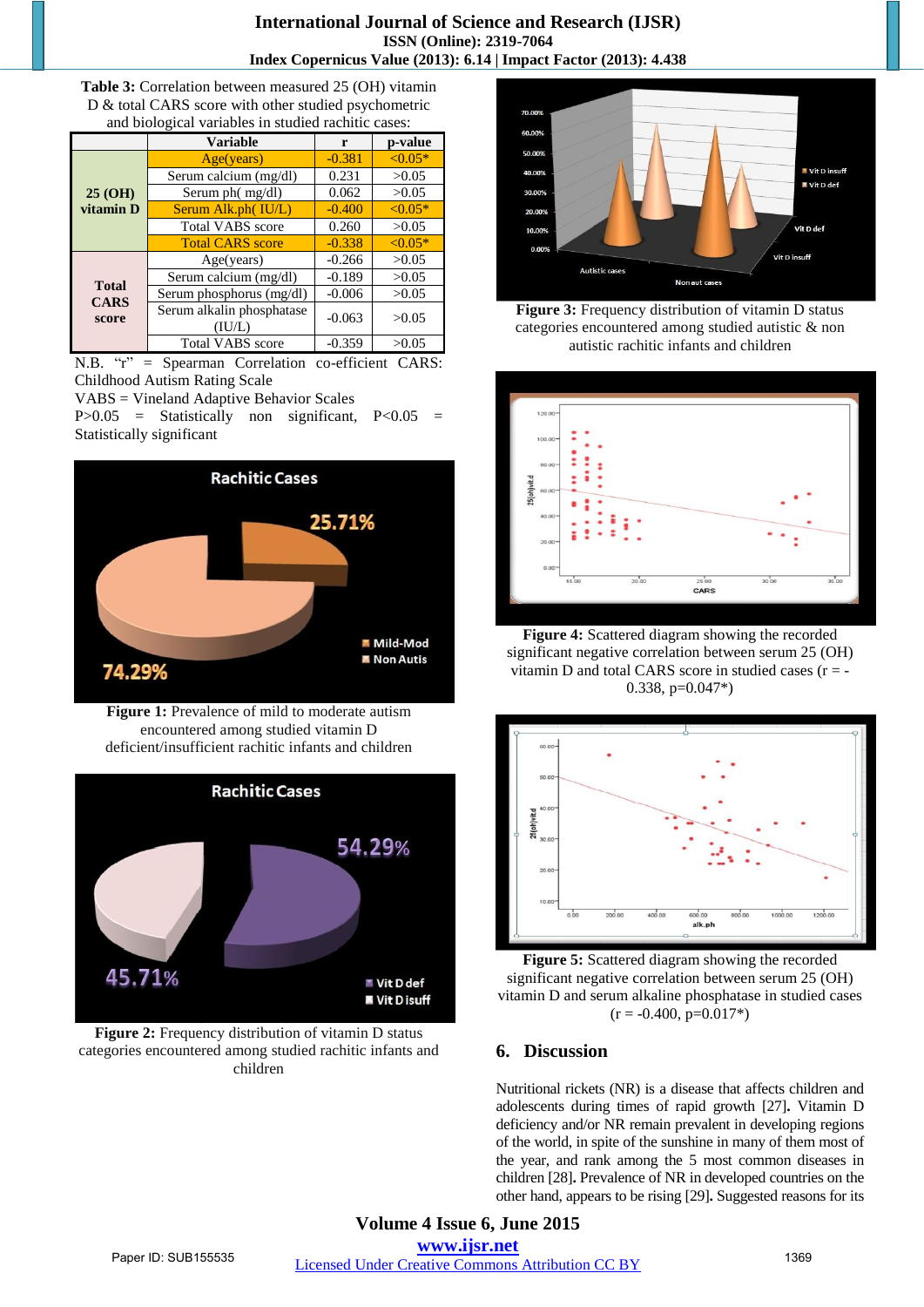reemergence include consumption of vitamin D deficient food and changing lifestyles where children spend most of their time indoors on various forms of technology and globalization [30].

On the other hand, it is well known that environmental as well as genetic factors are important in the etiology of autism [31]. **Fernell et al., (2010)** [32] have reported that different environmental factors contributing to vitamin-D deficiency are also associated with increased risk of autism**.** Vitamin D is crucial for several key physiological processes, including brain development, DNA repair, and regulation of many genes. Much evidence indicates that prenatal and early postnatal vitamin-D deficiency increases autism risk, probably through multiple effects, including impaired brain development and increased de novo mutations [33, 34].

**Abdel Nabi et al (2012)** [35] found a high incidence of rickets among Egyptian male infants, and their results were in accordance with a previous study of **Elkholy et al., (1992)** [36] who reported that one of the facts of life is the greater susceptibility to disease and to early mortality of the human male. They explained that reasons for these discrepancies between males and females are unknown but might be due to differences between both sexes in development and in genetic constitution. In fact, the majority of studies showed that estrogen, the female hormone, has a positive effect on calcitriol (di OH vitamin D) levels [10]. In the current study, the male to female ratio within the rachitic group was 0.94:1 but this cannot contradict the male sex predilection in cases of rickets taking in consideration that only infants and children whose caregivers agreed to participate in the current study were enrolled. That obligatory condition for study inclusion prevents the objective judgment on that point in our rachitic sample.

The present study revealed that the poor exposure to sunlight with history of parental habitual complete wrapping of children was recorded in 54.29% of enrolled rachitic cases. This finding was supported by **Meguid et al., (2010)** [37] who found lack of exposure to sunlight due to complete wrapping of children to play an important role in the development of NR.

As regards type of feeding, 15 out of 35 studied cases (42.85%) were breast fed without vitamin D supplementation. **Balasubramanian and Ganesh (2008)** [38] & **Ponnapakkam et al., (2008)** [39] revealed that most of the rachitic children were breast fed. Considering the fact that, as breast feeding rates increase, the incidence of vitamin D deficiency rickets is also expected to increase due to the insufficient vitamin D amounts in breast milk. The increase in the practice of breast feeding, associated with the believe that "breast is the best" and it is a baby 's" perfect food" may lead to decrease of 25-hydroxy vitamin D intake from other sources and thereby causing rickets [40].

Delayed motor milestones were found in 22.86% of enrolled cases in the current study. Similarly, **Siddiqui & Rai (2005)**[41] recorded it in 20% of their studied cases.

On the other hand, recurrent respiratory tract infections were found in 37.14% of our studied cases compared to 18.33% of **Siddiqui & Rai (2005)**. They postulated that vitamin D deficiency may predispose to different bacterial infections as 1-25 (OH)<sub>2</sub>  $D_3$  plays an important role in immune modulation**.** Also, **Yener et al., (1995)** [42] have reported more episodes of bacterial infections in children with vitamin D deficiency. Recurrent diarrhea was found in 22.86% of included patients of the current study and in 20% of **Siddiqui & Rai (2005)** cases. They showed that diarrhea is very common in developing countries due to high prevalence of poor hygiene, non-availability of clean water, and malnutrition. They also reported that these symptoms improved with vitamin D supplementation. **Hameed et al., (1998)** [43] and **Khattak et al., (2004)** [44] have also reported an association of rickets with recurrent or chronic diarrhea.

**Chlebowski et al, (2013)** [45] supported the use of CARS as a reliable measure for autism severity. **El-Baz et al., (2011)**[46] in an Egyptian study reported that 57% of their studied autistic cases had a severe degree of autism, 28% had a moderate degree, and 15% had a mild degree of it according to CARS Scores. Similar findings were reported by **Bilder et al., (2012)** [47]**.** In the current study, the mean total CARS score of enrolled rachitic cases was significantly higher than that of controls. On the other hand, mild to moderate autism according to CARS scores and as confirmed by DSM IV TR autistic criteria were encountered in 25.71% of studied cases compared to none of controls; p<0.01. Such finding was consistent with the findings of **[Tachimori et al., \(2003](http://www.ncbi.nlm.nih.gov/pmc/articles/PMC3612531/#R35)**) [48] and **[Perry et al.,](http://www.ncbi.nlm.nih.gov/pmc/articles/PMC3612531/#R25)  [\(2005\)](http://www.ncbi.nlm.nih.gov/pmc/articles/PMC3612531/#R25)** [49].

The total VABS score was significantly lower in our studied rachitic cases compared to controls. Also, rachitic autistic cases had significantly lower mean communication VABS scale score compared to controls and lower mean social VABS scale score compared to both controls and rachitic non autistic cases. **El-Baz et al., (2011)** [46] reported that 55% of autistic patients presented with mild to severe mental retardation, 36% with below average mentality, and 9% with normal mentality. **Baron-Cohen et al., (2006)** [50] on the other hand, reported that autistic children have spectrum of IQ ranged from 0 to 60.

Studied rachitic cases of the current study had statistically significant reduction of mean values of serum phosphorus and calcium and significant rise of serum alkaline phosphatase compared to controls. Meanwhile, they had significantly lower mean value of 25 (OH) vitamin D compared to controls.. These findings were in accordance with those of **Bakeit and Mageid (2013)** [51] who found a significant difference between rachitic cases and controls as regards serum calcium, phosphorus, alkaline phosphatase, and 25 (OH) vitamin D . Their investigation supported that most rachitic cases had elevation of serum level of alkaline phosphatase, low serum level of 25 (OH) D, calcium and phosphorus deficiency. Similar findings were reported by **Ladhani et al., (2004)** [52] and **Balasubramanian et al., (2008)** [38]. Both serum calcium and phosphorus were known to be sensitive to vitamin D deficiency, referring to a previous study presented by **Schubert et al., (2010)** [53]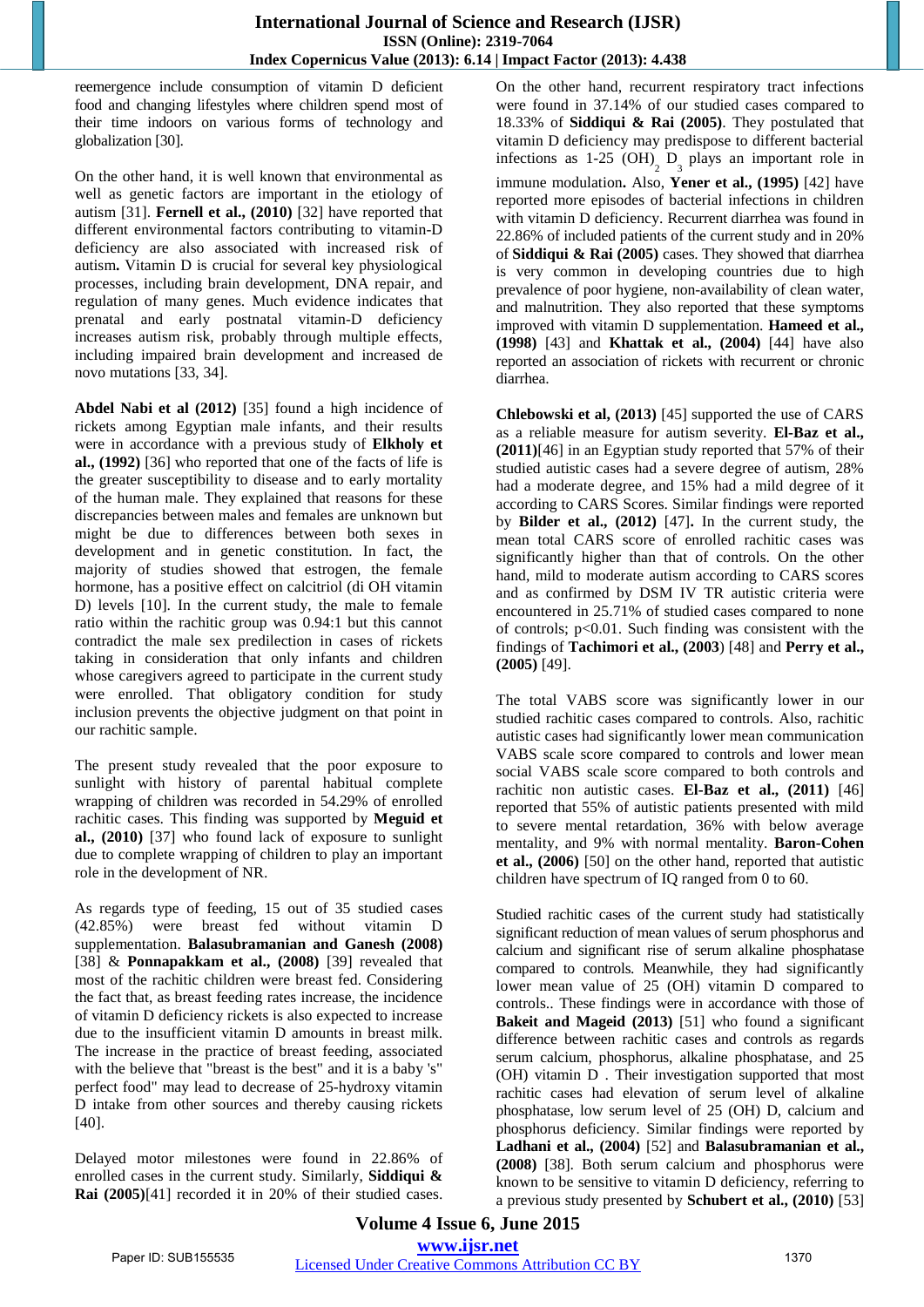who also postulated that hypophosphatemia at vitamin D deficient state was related to muscle weakness of rachitic patients.

Serum alkaline phosphatase generally tends to increase in infancy, therefore its level was less effective to screen vitamin D deficiency in early infancy, but it is a sensitive marker of rickets [54]**.** In the current study, there was a significant positive correlation between 25 (OH) vitamin D and the serum alkaline phosphatase meaning that the lower the 25 (OH) vitamin D, the higher the alkaline phosphatase. **Bakeit & Mageid. (2013)** [51] also reported a similar positive correlation between the level of alkaline phosphatase and vitamen D.

Many studies suggested that a minimum circulating level of 25 (OH) D should be more than 30 ng/ml. **Holick & Chen (2008)** [55] reported that vitamin D deficiency is considered at levels of < 20 ng/ml and vitamin D inadequacy at levels between 20 and 29 ng/ml.28. **Choi et al., (2013)** [56] reported that the mean serum level of 25 (OH) vitamin D in their total tested rachitic subjects was 20.15±13.14 ng/ml that was very close to the cut-off value for vitamin D deficiency. The proportion of their cases with serum level of 25 (OH) D  $<$  20 ng/ml was 48.7%. 25 (OH) vitamin D was found to be insufficient in 45.71% and deficient in 54.29% of our studied rachitic cases compared to none of controls**.** Vitamin D deficiency in early life affects neuronal differentiation, axonal connectivity, dopamine ontogeny, and brain structure and function. Some investigators reported reduced serum 25-hydroxy vitamin D in autistic children. These studies could classify them as being "vitamin D inadequate", which lends support -to the hypothesis that autism is a vitamin D deficiency or insufficiency disorder, respectively [57]**.** In the current study, deficient and insufficient 25(OH) vitamin D level were recorded in 55.56%, 44.44% of autistic rachitic cases respectively compared to 34.62%, 65.38% of non autistic ones respectively.

25 (OH) vitamin D was significantly negatively correlated with total CARS score of our studied rachitic cases meaning that the lower the 25 (OH) vitamin D , the higher the total CARS score, the severer the autistic manifestations. This finding goes with those of **Mostafa & AL-Ayadhi (2012)** [58] who reported that serum 25-hydroxy vitamin D had a significant negative correlations with CARS and their patients with severe autism had a lower serum 25 hydroxy vitamin D than their studied children with mild to moderate autism but that difference did not reach a statistical significance. The findings of the current study and those of **Mostafa & AL-Ayadhi (2012)** signify a possible link between the extent of vitamin D deficiency and the degree of severity of autism. Both vitamin D receptors and vitamin D metabolizing enzymes are present in CNS. Calcitriol, the active vitamin D, affects numerous neurotransmitters and neurotropic factors, relevant for mental disorders [10, 34].

# **7. Conclusion**

ASDs do occur in vitamin D deficient/insufficient rachitic infants and children. Mild to moderate autism according to the total CARS score and as proved by DSM IV TR ASDs diagnostic criteria were encountered in 25.71% of the studied vitamin D deficient/insufficient rachitic cases compared to none of controls. Furthermore, 25 (OH) vitamin D has been proven to be significantly negatively correlated with the total CARS scores i.e. the lower the 25 (OH) vitamin D, the higher the total CARS scores, the severe the autistic manifestations.

# **8. Future Scope**

Future studies are recommended on nationwide representative samples to define the nationwide prevalence of ASDs among vitamin D deficient/insufficient rachitic Egyptian children. Such studies will determine the actual magnitude of the problem in our developing country that in spite of being sunny almost all through the year still Egyptian infants and children are showing vitamin D deficiency/insufficiency as well as autism. Meanwhile, it is recommended to be screen for ASDs in vitamin D deficient/insufficient rachitic infants and children as a high risk group for the development of such disorders and to treat them as prompt as possible with proper doses of vitamin D which could represent a magic therapeutic modality for a disorder with such complex pathogenesis like autism. On the other hand, it is advisable to biologically screen autistic children for vitamin D deficiency/insufficiency and treat them with proper doses of it whenever deficient or insufficient. Therapeutic trials with vitamin D in cases of ASDs seem worthy to be studied comparing its efficacy with other available therapeutic modalities for this group of complex neurodevelopmental disorders. Lastly, but by no means least, creating public awareness about the importance of vitamin D for both physical and mental health of infants and children and the necessity of reasonable sun exposure with adequate vitamin D supplementation is crucial.

**Conflict of Interest**: The authors declare no conflict of interest, no financial, and or personal relationships with other people or organizations that could inappropriately influence our study or theirs.

**Acknowledgement:** The authors are grateful for the enrolled children and their caregivers as without their participation, this study would not have been accomplished.

# **References**

- [1] Kidd PM (2002) Autism, an extreme challenge to integrative medicine. Part 1: The knowledge base. Altern Med Rev; 7 (4): 292-316.
- [2] McKusick VA (1998): Mendelien inheritance in man: Catalog of human genes and genetic disorder. Johns Hopkins University Press, 12<sup>th</sup> ed.
- [3] Eigsti IM, Shapiro T (2003): A systems neuroscience approach to autism: biological, cognitive, and clinical perspective mental retard. Dev Disabiol Res Rev: 9: 105- 15.
- [4] White JF (2003): Intestinal pathology in autism. Exp Biol Med (Maywood): 228:639-649.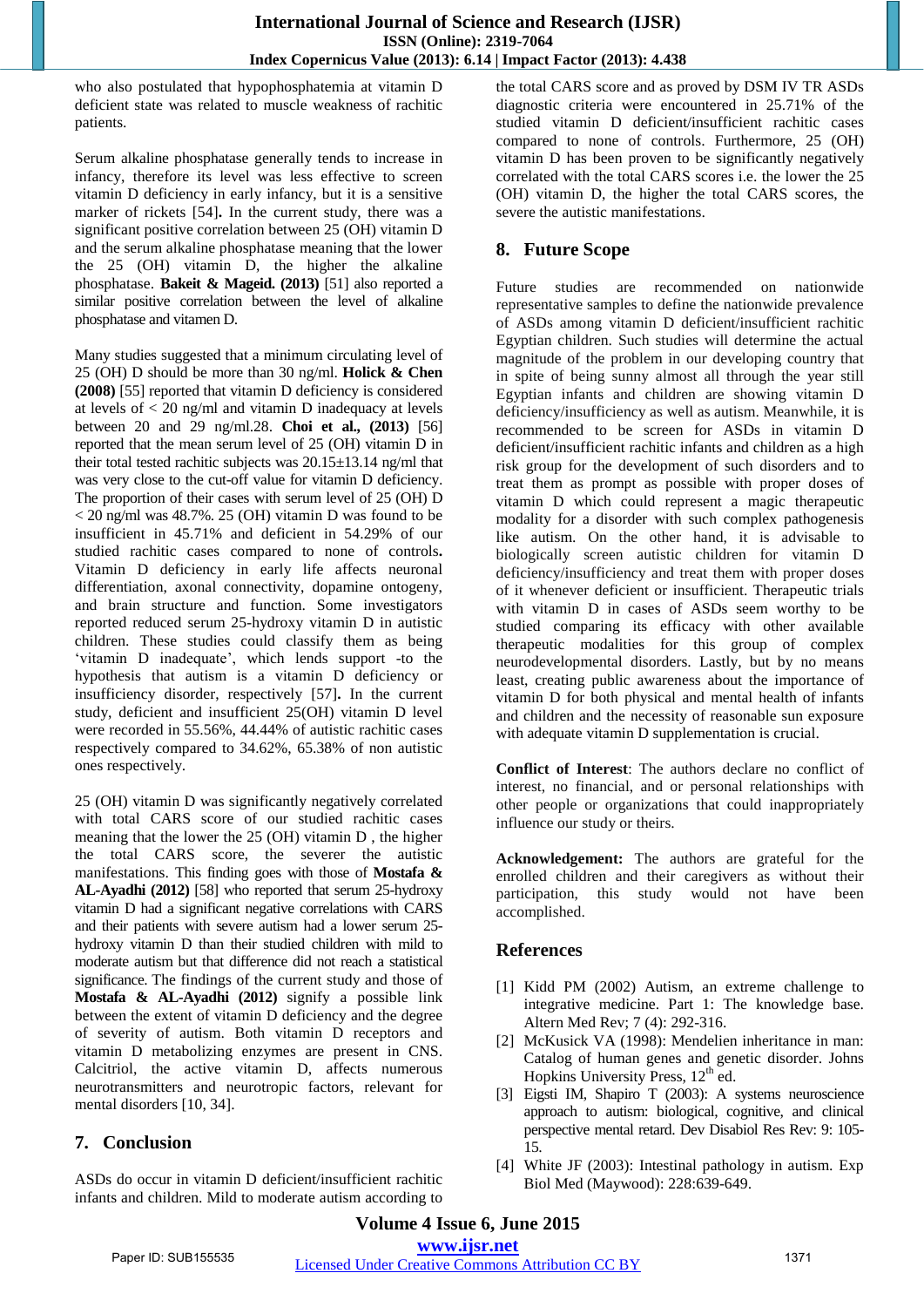## **International Journal of Science and Research (IJSR) ISSN (Online): 2319-7064 Index Copernicus Value (2013): 6.14 | Impact Factor (2013): 4.438**

- [5] Sweeten TL, Bowyer SL, Posey DJ, Halberstadt GM, McDougle CJ (2003): Increased prevalence of familial autoimmunity in probands with pervasive developmental disorders. Pediatrics; 112(5): e420.
- [6] Bolte S, Poustka F (2002): The relation between general cognitive level and adaptive behavior domains in individuals with Autism with and without comorbid mental retardation. Child psychiatry HUM DEV; 33: 165-72.
- [7] Holick MF (2007): Vitamin D Deficiency. N Engl J Med; 357:266-281.
- [8] Delucia MC, Mitnick MAE, Carpenter TO (2003). Nutritional rickets with normal circulating 25 hydroxy vit D: A call for reexamining the role of dietary calcium intake in North American infant. Jaclin endocrinal ; 88 (8); 2539-3545
- [9] Huh SY and Gordon C M (2008): Vitamin D deficiency in children and adolescents: Epidemiology, impact and treatment Rev Endocr Metab Disord 9:161–170.
- [10]Cannell JJ (2008). Autism and vit D, Medical hypothesis; 7 (4): 750-759.
- [11]Declaration of Helsinki (1998) The World Medical Association (WMA). The WMA declaration of Helsinki 1960 with recommendations on biomedical research on human subjects (modified in 1975, 1980 and 1989). Chirurgia (Bucur); 93 (2): 138- 140.
- [12]Gordon CM, Feldman HA, Sinclair L, Williams AL, Kleinman PK ET AL (2008) Prevalence of vitamin D deficiency among healthy infants and toddlers. Arch Pediatr Adolesc Med; 162 (6): 505-512.
- [13]Robinson PD, Högler W, Craig ME, Verge CF, Walker JL, Piper AC, et al. (2006): "The re-emerging burden of rickets: A decade of experience from Sydney". Arch Dis Child; 91:564–8.
- [14]Hassoun T (2004): A rapid guide to DSM IV TR, Arabic version, Syria
- )تيسير حسىن 2004 : ( مرجع سريع انى انمعايير انتشخيصية مه .i الدليل التشخيصى و الأحصائى المعدل الرابع للأمراض العقلية – من جمعية الطب النفسى الأمر يكية
- [15]DSM IV TR (2000) American Psychiatric Association: Diagnostic and Statistical Manual of Mental Disorders, 4th Edition, Text GH Revision. Washington, DC, American Psychiatric Association
- [16]Galal B (2013): The Childhood Autism Rating Scale (CARS), Arabic version. Trainee Guide, Help Center, تهاء انذيه جالل ) ٢٠١٣ : ( مقياس تقذير انتىحذ فى انطفىنة. .kwait دليل المتدرب للتعليم مركز هيلب- الكويت
- [17] Schopler E, Reichler RJ and Renner BR (1988): The Childhood Autism Rating Scale (CARS). Los Angeles: Western Psychological Services.
- [18]Pilowsky T, Yirmiya N, Shulman C and Dover R (1998): The autism diagnostic interview-revised and the childhood autism rating scale: differences between diagnostic systems and comparison between genders. J Autism Dev Disord; 28 (2): 143-51
- [19]Eletibi BN (2004): Vineland Adaptive Behavior Scales: Arabic version. J Academy of Special Edu; 5 (2): 122-134
- [20]Raggio DJ, Massingale TW (1990): Comparability of the Vineland Social Maturity Scale and the Vineland Adaptive Behavior Scale Survey form with infants

evaluated for developmental delay. Perceptual and Motor Skills; 71 (2): 415-418

- [21]Dulcan MK (2010): Dulcan's Textbook of Child and Adolescent Psychiatry-Arlington, VA,: American Psychiatric Publishing, INC
- [22]Thacher TD and Clarke BL (2011): Vitamin D insufficiency. Mayo Clin Proc; 86 (1): 50-60.
- [23]Misra M, Pacaud D, Petryk A, Collett-Solberg PF, Kappy M. (2008): "Vitamin D deficiency in children and its management: Review of current knowledge and recommendations". Pediatrics; (122):398–417.
- [24]Hashemipour S, Larijani H, Sedaghat H, Pajouhi M, Bastan-Hagh MH, Soltani A, Javadi E, Shafaei A, Baradar-Jalili R, Hossein-Nezhad A (2006):The status of biochemical parameters in varying degrees of vitamin D deficiency. J Bone Miner Metab 24:213– 218.
- [25]Nield LS,Mahajan P,Joshi A,Kamat D (2006): "Rickets: Not a Disease of the Past" Am Fam Physician; 15:74(4):619-626.
- [26]Statistical package for social science (2007): SPSS, program version 16. SPSS for windows, version 16, Chicago, released 2007, SPSS Inc
- [27]Lerch C and Meissner T (2007): Interventions for the prevention of nutritional rickets in term born children. Cochrane Database of Systematic Reviews; (4):p. CD006164.
- [28] Wagner CL and Greer FR (2008): Prevention of rickets and vitamin D deficiency in infants, children, and adolescents. American Academy of Pediatrics Section on Breastfeeding"; American Academy of Pediatrics Committee on Nutrition. Pediatrics; 122 (5):1142–1152.
- [29]Bener A, Alsaied A, Al-Ali M (2009): Impact of lifestyle and dietary habits on hypovitaminosis D in type 1 diabetes mellitus and healthy children from Qatar, a sun-rich country. Annals of Nutrition and Metabolism; 53 (3-4):215–222.
- [30[\]Bener](http://www.ncbi.nlm.nih.gov/pubmed/?term=Bener%20A%5Bauth%5D) A and Hoffmann GF (2008): Nutritional Rickets among Children in a Sun Rich Country. Int J Pediatr Endocrinol.; 2010: 410502.
- [31]Currenti SA (2010): Understanding and determining the etiology of autism. Cell Mol Neurobiol; 30 (2):161–171.
- [32]Fernell E, Barnevick-Olsson M, Bagenholm G, Gillberg C, Gustafsson S, Saaf M (2010): Serum levels of 25-hydroxyvitamin-D in mothers of Swedish and of Somali origin who have children with and without autism; Acta Paediatr.; 99:743–747.
- [33]Grant WB and Soles CM (2009) Epidemiologic evidence supporting the role of maternal Vitamin-D deficiency as a risk factor for the development of infantile autism. Dermato endocrinol; 1(4):223–228.
- [34]Cannell JJ (2010): On the aetiology of autism. Acta Paediatr; 99 (8):1128–1130.
- [35]Abdel Nabi Z, Bakeit A and Abdel Megeid YA (2012): "Study of Risk Factors of Rickets in Children"World Applied Sciences Journal; 11: 1386- 1393.
- [36]El Kholy MS, Abdel Megeid FA and Farid FA (1992): A genetic study of Vitamin D deficiency rickets. Sex differences and ABO typing. J Egypt Public Health Association; 62: 213-22.